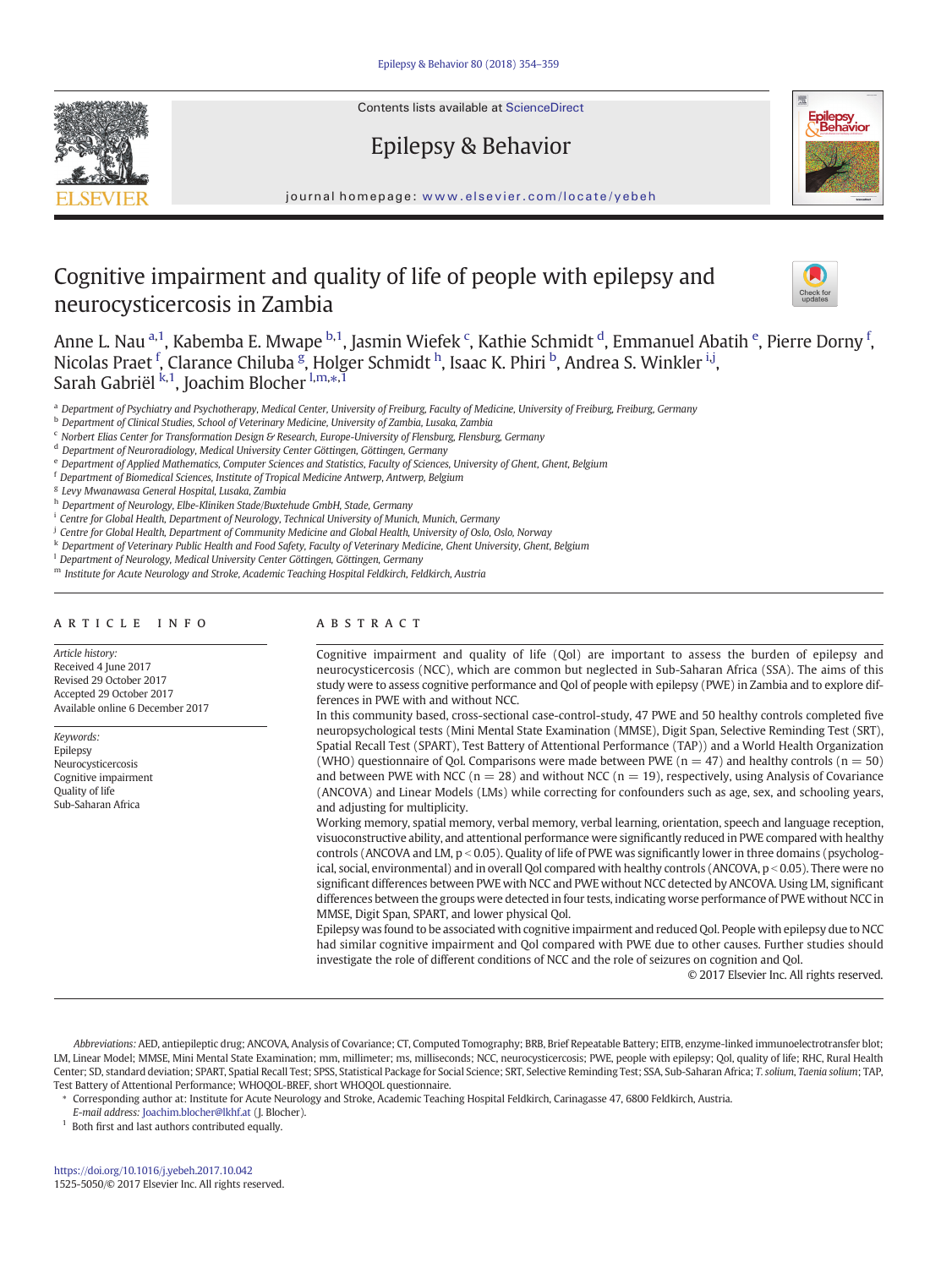# 1. Introduction

#### 1.1. Neurocysticercosis (NCC) and epilepsy: aspects of the burden of disease

Neurocysticercosis is a parasitic infection of the central nervous system with a high prevalence in Sub-Saharan Africa (SSA) [1–[3\].](#page-5-0) It has been identified as a frequent cause of epilepsy [\[4,5\].](#page-5-0) Cognitive impairment is an important and very common comorbidity of epilepsy in this region [\[6\].](#page-5-0) Two case-control studies in SSA found significantly impaired cognitive functions of people with epilepsy (PWE) in comparison with healthy controls, ranging from decreased intellectual abilities to mental retardation and dementia [\[7,8\].](#page-5-0) However, cognitive impairment is also associated with NCC. Attentional and executive functions, visuoconstructive ability, and memory skills are reported to be significantly more impaired in people with NCC compared with PWE and to healthy controls [9–[11\]](#page-5-0). So far, there are few studies on the degree of cognitive impairment in people with NCC and epilepsy. All previous studies were conducted in Latin America and the examined PWE were treated with antiepileptic drugs (AEDs), so the effect of epileptic seizures might be obliterated.

Quality of life (Qol) is another aspect of the burden of disease. The few reports on Qol of PWE in Africa show considerably low scores and negative correlations with seizure frequency, seizure severity, and living in a rural area [\[7,12](#page-5-0)–14]. People with NCC also showed significantly lower scores of Qol compared with healthy controls in two studies in Latin America [\[11,15\]](#page-5-0). To our knowledge, there are no reports from SSA on Qol for people with NCC who have epileptic seizures in comparison with PWE due to other reasons.

# 1.2. Aim of the study

The aim of the present work was to broaden the knowledge on cognitive impairment and Qol in PWE in general, as well as in PWE with and without NCC in SSA. Due to missing test norms for African populations, different cultural backgrounds and lack of habituation to testing situations, cross-cultural neuropsychological testing in SSA is challenging. Accordingly, one further aim of our work was to add experience in cross-cultural neuropsychological testing of PWE in a rural African area.

More specifically, in this study, cognitive performance and Qol of PWE with and without NCC in rural Zambia were assessed.

# 2. Methods

## 2.1. Study area and study setting

The study was conducted in the Mtandaza community of Katete district in the Eastern province of Zambia. Previous studies have suggested a high prevalence of Taenia solium (T. solium) cysticercosis in this area [\[16,17\].](#page-5-0) Healthcare in this community is provided by the Mtandaza Rural Health Center (RHC) whose catchment population is approximately 20,000. The people in this area are predominantly Christians and practice subsistence agriculture, raising animals like cattle, goats, pigs, and chickens, and growing crops like maize, groundnuts, bananas, and cotton. Pigs are kept free-range and have access to the bushes that are used as latrines. The people's homes are of adobe, have few sanitary facilities with hand pumps being the source of water for most villages. This rural community was selected because of free-range pig keeping, reports of PWE, and the common observation of cysticerci in slaughtered pigs.

The Mtandaza RHC, that services the community, provided separate quiet rooms for the study. The study was conducted by a team of five local health workers (CB, CP, HT, MM, RT), three biomedical scientists (KEM, SG, NP), a neurologist (JB), and a psychologist (JW).

#### 2.2. Recruitment of PWE and healthy controls

Fifty-two PWE were recruited and diagnosed as described by Mwape et al. in detail [\[5\]](#page-5-0). In short, 4443 people (above 5 years of age) in the Mtandaza RHC catchment area were screened with an epilepsy questionnaire (added as Supplement file 1 in [\[5\]](#page-5-0)) adapted from Birbeck and Kalichi [\[18\]](#page-5-0) and Placencia et al. [\[19\].](#page-5-0) People with the highest probability of epilepsy were invited for further evaluation until 52 people were diagnosed with epilepsy according to the criteria of Winkler et al. [\[20\]](#page-5-0) by a neurologist (JB).

Among the 52 PWE, the proportion of people with NCC was assessed using the Del Brutto criteria [\[21\]](#page-5-0) adapted by the use of serum antigen detection as major criterion as suggested by Gabriel et al. [\[22\]](#page-5-0). Serum for detection of specific antigen using B158/B60 monoclonal antibodybased enzyme-linked immunosorbent assay and anticysticercal antibodies using enzyme-linked immunoelectrotransfer blot (EITB) was available for all participants and Computed Tomography (CT) images in 48 PWE. People with epilepsy with "definite NCC" or with "probable NCC" were combined into one group (PWE with NCC). The serum analysis and the CT scans were performed several days after the neuropsychological tests and assessment of Qol. Therefore, the status of NCC was not known at the examination day.

Fifty healthy controls living in the same area as the PWE were recruited stepwise by matching them to groups of PWE with similar age, sex distribution, and schooling years. Information about the health status and demographic data was acquired either by a short questionnaire or by interview. All neuropsychological tests were administered between the 8th and 25th of September 2012.

Fifty PWE and 50 healthy controls completed all neuropsychological tests and the Qol questionnaire. All participants lived in Katete district in the Eastern province of Zambia. Two PWE were later diagnosed with inactive epilepsy, so they were excluded from the analysis. One person with epilepsy was excluded from the neuropsychological part of the study due to a seizure during the examination. The results of remaining 47 PWE and 50 healthy controls were evaluated. Twenty-eight (59.6%) of the 47 PWE were diagnosed with NCC according to the adapted Del Brutto criteria [\[21,22\]](#page-5-0). Fifteen had the diagnosis of "Probable NCC" and 13 "Definitive NCC".

# 2.3. Tests and instruments

The Mini Mental State Examination (MMSE) [\[23\]](#page-5-0) is a short test that assesses cognitive functions like orientation to time and space, memory and recall, alertness, speech, and language reception. It was chosen because it is used very often in clinical practice and was found to reliably differentiate between people with and without cognitive impairment [\[24\]](#page-5-0). The MMSE was modified following the suggestions of Kabir et al. [\[25\]](#page-5-0) for the use with less educated participants. Some extra adaptations to local circumstances were made (see Supplement material, Table S1).

The Selective Reminding Test (SRT) and the Spatial Recall Test (SPART) from the Brief Repeatable Battery (BRB) were used to assess verbal learning and memory (SRT) and spatial memory (SPART) [\[26\].](#page-5-0) The SRT word list was translated into the local language Chewa and some words were adapted to local circumstances (see Supplement material, Table S2). The participants were asked to repeat twelve unrelated words immediately after listening to them. For the SPART, participants were asked to remember the location of ten crown caps on a checkerboard. Between the first six trials of the SRT, respectively, three trials of the SPART and their delayed recall conditions were a time gap of about 20 min.

The Digit Span from the Wechsler Memory Scale [\[27\]](#page-5-0) was used to assess nonverbal short-term memory. To assess basic attentional performance, the test "Alertness" from the computer-based Test Battery of Attentional Performance (TAP) [\[28\]](#page-5-0) was used. Participants were asked to react as quickly as possible to a visual stimulus on the screen by pressing a button (test without warning tone assessed tonic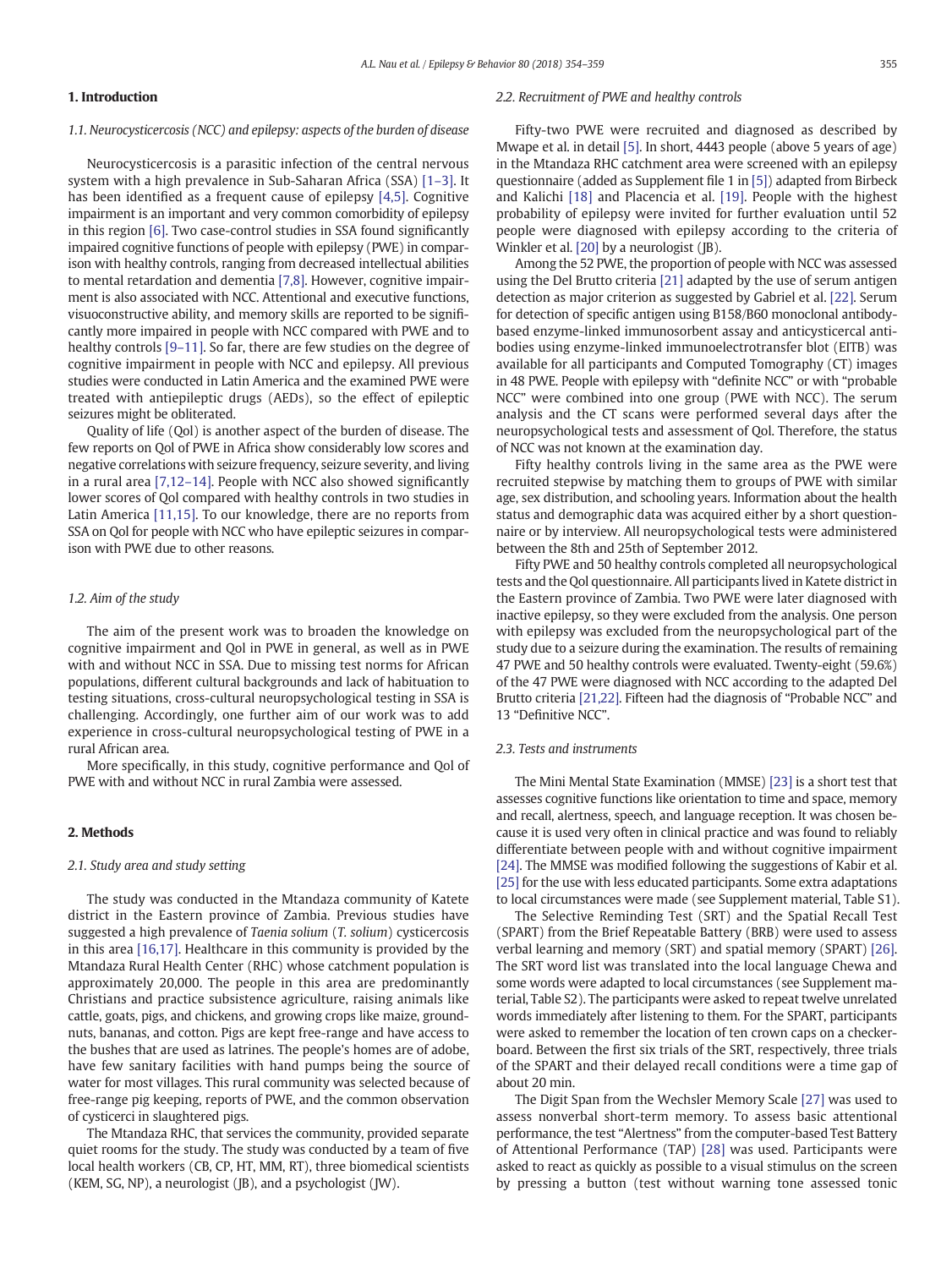<span id="page-2-0"></span>alertness). In a second test, a warning tone is presented before the visual stimulus and again participants were asked to react as quickly as possible to the visual stimulus by pressing a button (test with warning tone assessed phasic alertness). All participants performed test trials until they understood how to perform this computer-based test.

The Qol was assessed by the short version of the WHOQOL questionnaire (WHOQOL-BREF) [\[29\]](#page-5-0). The WHOQOL-BREF is an international, cross-culturally applicable instrument that consists of 26 items. It assesses overall Qol and four domains of Qol, namely "physical" and "psychological health", "social relationships", and "environment". The questions were translated into Chewa by local health workers who assisted with completing the questionnaire. In addition, participants were asked to mark their overall Qol on a visual analogue scale (Qol scale). The test score of the Qol scale was the millimeter distance from the left pole  $(0 \text{ mm} = Q_0 | 0)$  to the point the participant marked on the scale (e.g.,  $67 \text{ mm} = \text{Qol } 67$ ), the maximum was 100.

The tests were conducted in the following order: MMSE, SRT (six trials), SPART (three trials), Digit Span (forward and backward), TAP Alertness, SRT Delayed Recall (one trial), SPART Delayed Recall (one trial). The WHOQOL-BREF was completed either before or after the neuropsychological examination. In total, the neuropsychological examination lasted around 40 min.

#### 2.4. Data analysis

Results of all neuropsychological tests and all scores of the WHOQOL-BREF questionnaire as well as the Qol scale were compared between PWE and healthy controls. Before the analyses, missing values were imputed using Multiple Imputation [\[30\].](#page-5-0)

Data were analyzed by one-way Analysis of Covariance (ANCOVA) and Linear Models (LMs) to determine statistically significant differences between the two groups on all test scores while controlling statistically for confounding by age, sex, and school years. Differences between PWE with NCC and PWE without NCC were tested in a similar way. To control the false discovery rate, a Benjamini-Hochberg adjustment was conducted [\[31\]](#page-5-0). Demographic data were analyzed by t-tests and Fisher's exact tests. Statistical significance was arbitrated at the 5% level for all calculations. All analyses were performed using the software packages SPSS 19 (Statistical Package for Social Science (SPSS)) [\[32\]](#page-5-0) and R 3.3.1 [\[33,34\]](#page-5-0). For all scores of the TAP Alertness test, T-values were calculated and compared with the given norms. Data are presented as means  $\pm$  standard deviation (SD).

#### 2.5. Ethical considerations

The study obtained ethical approval from the University of Zambia Biomedical Research Ethics Committee (IRB0001131) and the Ethical Committee of the University of Antwerp, Belgium (ITG:12084813). All PWE and healthy controls participated in the study voluntarily. Confidentiality of information was guaranteed. Participants were informed about their right to refuse to participate at any time without giving reasons. Written informed consent was obtained from all participants who took part in the medical and neuropsychological examinations. To the less educated participants, study information was read. Persons who could not write their name gave their consent by fingerprint. Underage children gave assent and written consent was obtained from their parents. In collaboration with the regional health center Mtandaza, all patients received free medical follow-up and AEDs according to national guidelines.

# 3. Results

#### 3.1. Demographics

The demographic characteristics of PWE ( $n = 47$ ) and healthy controls ( $n = 50$ ) are presented in [Table 1](#page-3-0). There were no statistically significant associations between the epilepsy status and gender distribution (Fisher's exact test,  $p > 0.5$ ), age (t-test,  $p > 0.9$ ), and educational level (*t*-test,  $p > 0.1$ ). Likewise, there were no significant associations between epilepsy status and marital status (Fisher's exact test,  $p =$ 0.254) and number of children ( $t$ -test,  $p > 0.9$ ).

[Table 1](#page-3-0) also presents the demographic characteristics of PWE with NCC ( $n = 28$ ) in comparison with PWE without NCC ( $n = 19$ ). No significant differences in age (t-test,  $p = 0.87$ ), sex (Fisher's exact test,  $p = 0.24$ ), school years (t-test,  $p = 0.23$ ), number of children (t-test,  $p = 0.51$ ), and marital status (Fisher's exact test,  $p = 0.59$ ) were found between PWE with NCC and those without NCC.

# 3.2. Clinical characteristics and CT scan results

The age of epilepsy onset was 17.9 years in average in PWE. There were no significant differences (*t*-test,  $p = 0.97$ ) between PWE with NCC (mean age of epilepsy onset: 18 years) and PWE without NCC (mean age 17.8 years). Earlier age of onset was significantly correlated with lower Qol physical ( $r(47) = -0.479$ ,  $p < 0.01$ ) and lower scores in Qol rated by the Qol scale  $(r(45) = 0.403, p < 0.01)$ . No other correlations were statistically significant.

Regarding seizure frequency, PWE reported a mean of 4.8 seizures per month. No significant differences between PWE with NCC (4.1 seizures per month) and PWE without NCC (5.6 seizures per month) were found (*t*-test,  $p = 0.41$ ). No statistically significant correlation between seizure frequency and cognitive impairment was found. There was a significant correlation between psychological Qol and seizure frequency ( $r(40) = -0.443$ , p < 0.01). Higher seizure frequency was associated with lower psychological Qol.

Antiepileptic drug use was reported by 21 PWE (44.7%) altogether, 9 PWE with NCC (32.1%) and 12 PWE without NCC (63.2%). The dose of AED of all patients was lower than recommended for the respective drug. There were no significant differences in test performance and Qol between PWE using AED and PWE not using AED ( $t$ -test,  $p > 0.5$ ).

In the group of PWE without NCC, 16 had a normal CT scan, one a hydrocephalus, one posthemorrhagic defects occipital in both sides, one a probably postischemic lesion in the capsula right side, and two had single hyperdense lesions that could be a calcification due to NCC (one right temporal, one next to posterior horn of left side ventricle), but other differential diagnosis are possible. In the group of PWE with NCC, two had active cysts and inactive NCC lesions combined, 12 had only calcifications highly suggestive of NCC, one had an ischemia in the border zone of the middle and anterior cerebral artery, 9 had a normal CT scan, one had a possible calcification left temporal but other differential diagnosis were possible, and one CT scan had many movement artifacts so the interpretation was difficult. Of the 12 patients with calcifications highly suggestive of NCC, 4 had more than 10 lesions, one had 10 lesions, one had 7 lesions, one had 4 lesions, 3 had 3 lesions, and 2 had 2 lesions. The two patients with active and inactive lesions had 1 right occipital cyst and more than 10 calcifications on both sides and 3 cysts and 4 calcifications on both sides, respectively.

#### 3.3. Neuropsychological performance and Qol of PWE and healthy controls

People with epilepsy had lower overall means than healthy controls in all neuropsychological tests and Qol scores, as presented in [Table 2.](#page-3-0) The comparisons indicated significant differences between PWE and healthy controls on MMSE, Digit Span, all scores of SRT, all scores of SPART, and all TAP Alertness scores after controlling for age and school years (ANCOVA,  $p < 0.05$ ) and after controlling for age, school years, and sex (LM,  $p < 0.05$  see [Table 2\)](#page-3-0).

People with epilepsy showed lower scores in the WHOQOL\_BREF scales psychological Qol, social Qol, environmental Qol, and overall Qol. The analyses revealed statistically significant differences between PWE and healthy controls in psychological Qol, social Qol, environmental Qol, and overall Qol after controlling for age and school years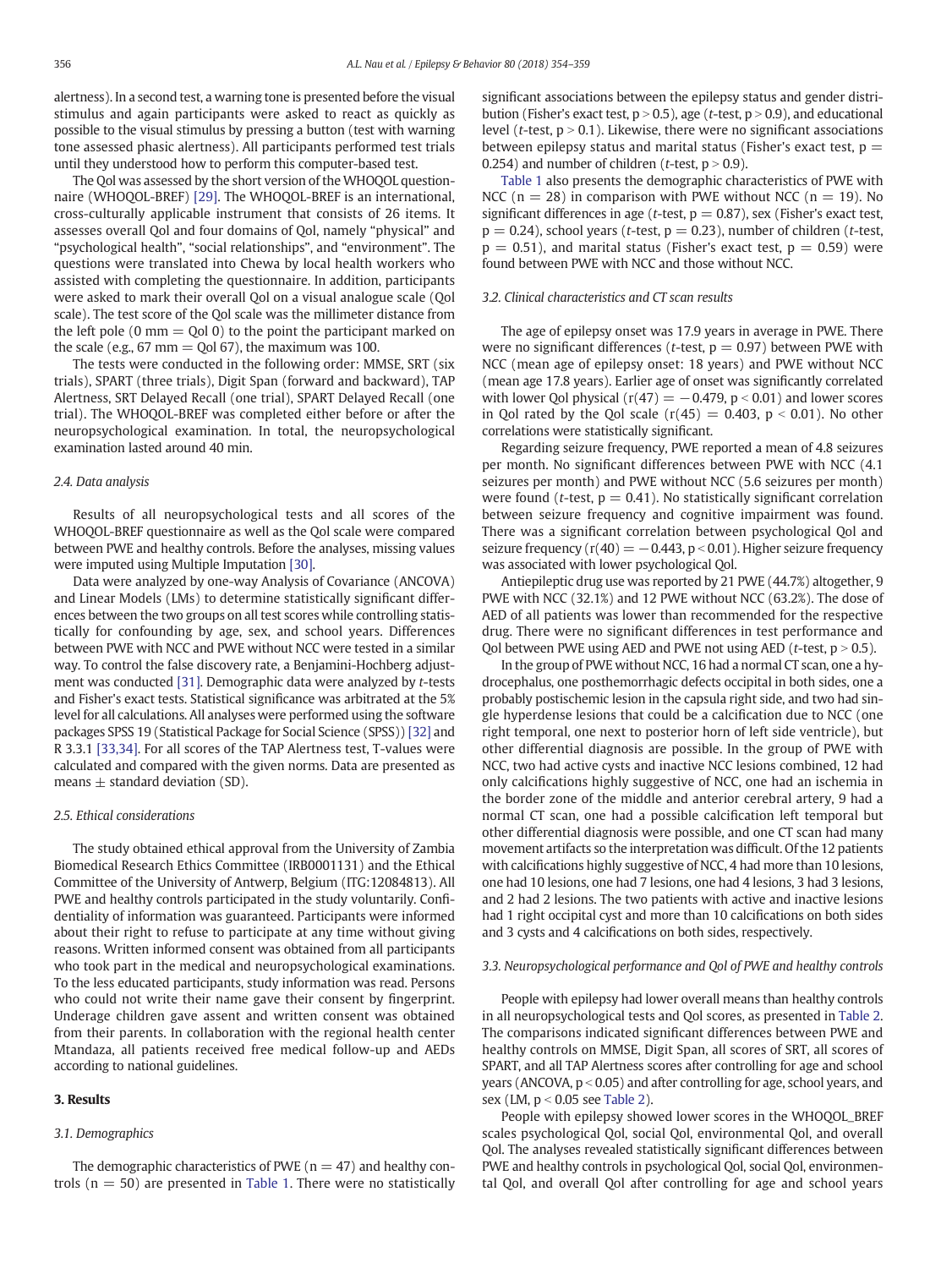# <span id="page-3-0"></span>Table 1

Demographic data of people with epilepsy (PWE) and healthy controls (HC).

|                             | PWE $(n = 47)$<br>Numbers and percentage or<br>$means + standard deviations$ | PWE with NCC $(n = 28)$<br>Numbers and percentage or<br>$means + standard deviations$ | PWE without NCC $(n = 19)$<br>Numbers and percentage or<br>$means + standard deviations$ | $HC(n = 50)$<br>Numbers and percentage or<br>$means + standard deviations$ |
|-----------------------------|------------------------------------------------------------------------------|---------------------------------------------------------------------------------------|------------------------------------------------------------------------------------------|----------------------------------------------------------------------------|
| Sex                         |                                                                              |                                                                                       |                                                                                          |                                                                            |
| Female                      | 23 (48.9%)                                                                   | 12 (42.9%)                                                                            | 11 (57.9%)                                                                               | 25 (50.0%)                                                                 |
| Male                        | 24 (51.1%)                                                                   | 16 (57.1%)                                                                            | 8(42.1%)                                                                                 | 25 (50.0%)                                                                 |
| Mean age                    | $32.9 + 15.5$                                                                | $33.3 + 16.3$                                                                         | $32.5 + 14.7$                                                                            | $33.1 + 14.8$                                                              |
| Mean number of school years | $2.3 + 2.7$                                                                  | $2.7 + 2.9$                                                                           | $1.7 + 2.3$                                                                              | $3.1 + 2.8$                                                                |
| Marital status              |                                                                              |                                                                                       |                                                                                          |                                                                            |
| Unmarried                   | 18                                                                           | 13                                                                                    | 8                                                                                        | 9                                                                          |
| Married                     | 21                                                                           | 10                                                                                    |                                                                                          | 24                                                                         |
| Divorced                    |                                                                              |                                                                                       |                                                                                          | 8                                                                          |
| Widowed                     |                                                                              |                                                                                       |                                                                                          |                                                                            |
| Unknown                     |                                                                              |                                                                                       |                                                                                          | 6                                                                          |
| Mean number of children     | $3.2 + 2.4$                                                                  | $3.4 + 2.7$                                                                           | $2.9 + 2.2$                                                                              | $3.2 + 2.6$                                                                |

There were no statistically significant differences between PWE and HC as well as between PWE with NCC and PWE without NCC ( $p > 0.05$ ).

(ANCOVA,  $p < 0.05$ ) and after controlling for age, school years, and sex  $(LM, p < 0.05)$ .

3.4. Neuropsychological performance and Qol of PWE with and without **NCC** 

No significant effects of epilepsy were found on physical Qol after controlling for age and school years (ANCOVA,  $p > 0.05$ ), however, results of LM indicated a significant effect of epilepsy on physical Qol after controlling for age and school years as well as after controlling for age, school years, and sex (LM,  $p < 0.05$ , see Table 2). No significant effects of epilepsy were found on Qol rated by the Qol visual analogue scale after controlling for age and school years (ANCOVA,  $p > 0.05$ ) and after controlling for age, school years, and sex (LM,  $p > 0.05$  see Table 2).

The results for the comparisons between PWE with NCC and PWE without NCC are also presented in Table 2. The LM found significant differences in the neuropsychological tests MMSE ( $p = 0.04$ ), Digit Span  $(p = 0.01)$ , and SPART  $(p = 0.02)$ , both when controlling for age and school years and for age, school years, and sex. People with epilepsy with NCC performed better than those without NCC in these tests. No significant differences were found by LM in the other tests. Based on the results from ANCOVA, no significant differences between PWE

## Table 2

Results from the neuropsychological tests: mean values, standard deviations, and adjusted p-values from Analysis of Covariance (ANCOVA) and Linear Models (LMs) for people with epilepsy (PWE) versus healthy controls (HC) and PWE without neurocysticercosis (NCC) versus PWE with NCC.

| Variable                                                          | PWE $(n = 47)$<br>$Means +$<br>standard<br>deviations | HC<br>$(n = 50)$<br>$Means +$<br>standard<br>deviations | p-Values<br><b>ANCOVA</b><br>(covariates:<br>age, number<br>of school<br>years) | p-Values<br>LM (covariates:<br>age, sex, number<br>of school years) | PWE without<br>NCC $(n = 19)$<br>$Means +$<br>standard<br>deviations | PWE with<br><b>NCC</b><br>$(n = 28)$<br>$Means +$<br>standard<br>deviations | p-Values<br><b>ANCOVA</b><br>(covariates:<br>age, number<br>of school<br>years) | p-Values LM<br>(covariates:<br>age, sex,<br>number of<br>school years) |
|-------------------------------------------------------------------|-------------------------------------------------------|---------------------------------------------------------|---------------------------------------------------------------------------------|---------------------------------------------------------------------|----------------------------------------------------------------------|-----------------------------------------------------------------------------|---------------------------------------------------------------------------------|------------------------------------------------------------------------|
| Mini Mental State<br>Examination                                  | $22.2 + 5.1$                                          | $24.9 + 1.9$                                            | $p = 0.01*$                                                                     | $p = 0.00*$                                                         | $21.3 \pm 5.2$                                                       | $22.8 \pm 5.1$                                                              | $p = 0.83$                                                                      | $p = 0.04*$                                                            |
| Digit Span                                                        | $3.9 \pm 2.7$                                         | $5.3 \pm 2.0$                                           | $p = 0.02^*$                                                                    | $p = 0.00*$                                                         | $2.8 \pm 2.3$                                                        | $4.5 \pm 2.8$                                                               | $p = 0.24$                                                                      | $p = 0.01*$                                                            |
| Selective Reminding Test:<br>long-term storage                    | $6.9 \pm 3.3$                                         | $8.2 \pm 2.9$                                           | $p = 0.04*$                                                                     | $p = 0.01*$                                                         | $5.7 \pm 3.3$                                                        | $7.6 \pm 3.2$                                                               | $p = 0.24$                                                                      | $p = 0.23$                                                             |
| Selective Reminding Test:<br>consistent long-term retrieval       | $2.8 \pm 2.9$                                         | $4.2 \pm 2.6$                                           | $p = 0.02*$                                                                     | $p = 0.00*$                                                         | $1.9 \pm 2.4$                                                        | $3.4 \pm 3.2$                                                               | $p = 0.24$                                                                      | $p = 0.10$                                                             |
| Selective Reminding Test:<br>Delayed Recall                       | $6.0 \pm 3.3$                                         | $7.5 \pm 2.3$                                           | $p = 0.02^*$                                                                    | $p = 0.01*$                                                         | $5.5 \pm 3.3$                                                        | $6.4 \pm 3.2$                                                               | $p = 0.79$                                                                      | $p = 0.30$                                                             |
| <b>Spatial Recall Test</b>                                        | $11.5 + 4.9$                                          | $15.8 \pm 4.3$                                          | $p < 0.01*$                                                                     | $p = 0.00*$                                                         | $10.9 \pm 3.7$                                                       | $11.9 \pm 5.6$                                                              | $p = 0.99$                                                                      | $p = 0.01*$                                                            |
| <b>Spatial Recall Test:</b><br>Delayed Recall                     | $3.9 \pm 1.8$                                         | $5.1 \pm 1.9$                                           | $p = 0.01*$                                                                     | $p = 0.01*$                                                         | $3.7 \pm 1.5$                                                        | $3.9 \pm 2.0$                                                               | $p = 0.83$                                                                      | $p = 0.72$                                                             |
| Tonic Alertness (TAP):<br>median of reaction time                 | $588.5 + 228.4$ ms                                    | $462.3 \pm 185.1$ ms                                    | $p = 0.01*$                                                                     | $p = 0.01*$                                                         | $625.0 + 244.6$ ms                                                   | $563.8 \pm 217.8$ ms                                                        | $p = 0.83$                                                                      | $p = 0.88$                                                             |
| Tonic Alertness (TAP):<br>standard deviation of<br>reaction time  | $138.5 + 64.5$ ms                                     | $94.3 + 63.8$ ms                                        | $p = 0.01*$                                                                     | $p = 0.02*$                                                         | $139.9 + 57.8$ ms                                                    | $137.6 \pm 69.7$ ms                                                         | $p = 0.99$                                                                      | $p = 0.28$                                                             |
| Phasic Alertness (TAP):<br>median of reaction time                | 538.3 $\pm$ 185.1 ms                                  | $426.8 \pm 186.3$ ms                                    | $p = 0.01*$                                                                     | $p = 0.03*$                                                         |                                                                      | $525.2 \pm 179.4$ ms $547.2 \pm 191.6$ ms $p = 0.83$                        |                                                                                 | $p = 0.39$                                                             |
| Phasic Alertness (TAP):<br>standard deviation of<br>reaction time | $139.8 + 71.9$ ms                                     | $95.9 + 58.7$ ms                                        | $p < 0.01*$                                                                     | $p = 0.01*$                                                         | $143.6 + 81.7$ ms                                                    | $137.3 \pm 66.0$ ms                                                         | $p = 0.99$                                                                      | $p = 0.56$                                                             |
| Quality of life:<br>physical                                      | $66.4 \pm 14.1$ ms                                    | $68.0 \pm 14.1$ ms                                      | $p = 0.66$                                                                      | $p = 0.01*$                                                         | $63.4 \pm 14.5$                                                      | $68.4 \pm 13.8$                                                             | $p = 0.63$                                                                      | $p = 0.01*$                                                            |
| Quality of life:<br>psychological                                 | 57.8 $\pm$ 17.9 ms                                    | $67.0 \pm 12.9$ ms                                      | $p = 0.02^*$                                                                    | $p = 0.01*$                                                         | $49.8 \pm 11.5$                                                      | $63.2 \pm 19.6$                                                             | $p = 0.24$                                                                      | $p = 0.07$                                                             |
| Quality of life:<br>social                                        | $64.2 + 27.7$                                         | $79.5 \pm 19.2$                                         | $p = 0.01*$                                                                     | $p = 0.01*$                                                         | $56.2 \pm 27.4$                                                      | $69.6 \pm 26.9$                                                             | $p = 0.39$                                                                      | $p = 0.12$                                                             |
| Quality of life:<br>environmental                                 | $52.8 \pm 15.54$                                      | $61.4 \pm 12.5$                                         | $p = 0.01*$                                                                     | $p = 0.01*$                                                         | $47.2 \pm 12.2$                                                      | $56.6 \pm 16.6$                                                             | $p = 0.24$                                                                      | $p = 0.07$                                                             |
| Quality of life: overall<br>Quality of life scale                 | $54.4 + 24.3$<br>62.3 $\pm$ 35.3 mm                   | $65.2 + 20.3$<br>69.1 $\pm$ 28.3 mm                     | $p = 0.02^*$<br>$p = 0.29$                                                      | $p = 0.03*$<br>$p = 0.06$                                           | $58.1 + 25.4$<br>$51.3 \pm 38.3$ mm                                  | $51.9 + 23.7$<br>69.7 $\pm$ 31.6 mm                                         | $p = 0.83$<br>$p = 0.24$                                                        | $p = 0.30$<br>$p = 0.10$                                               |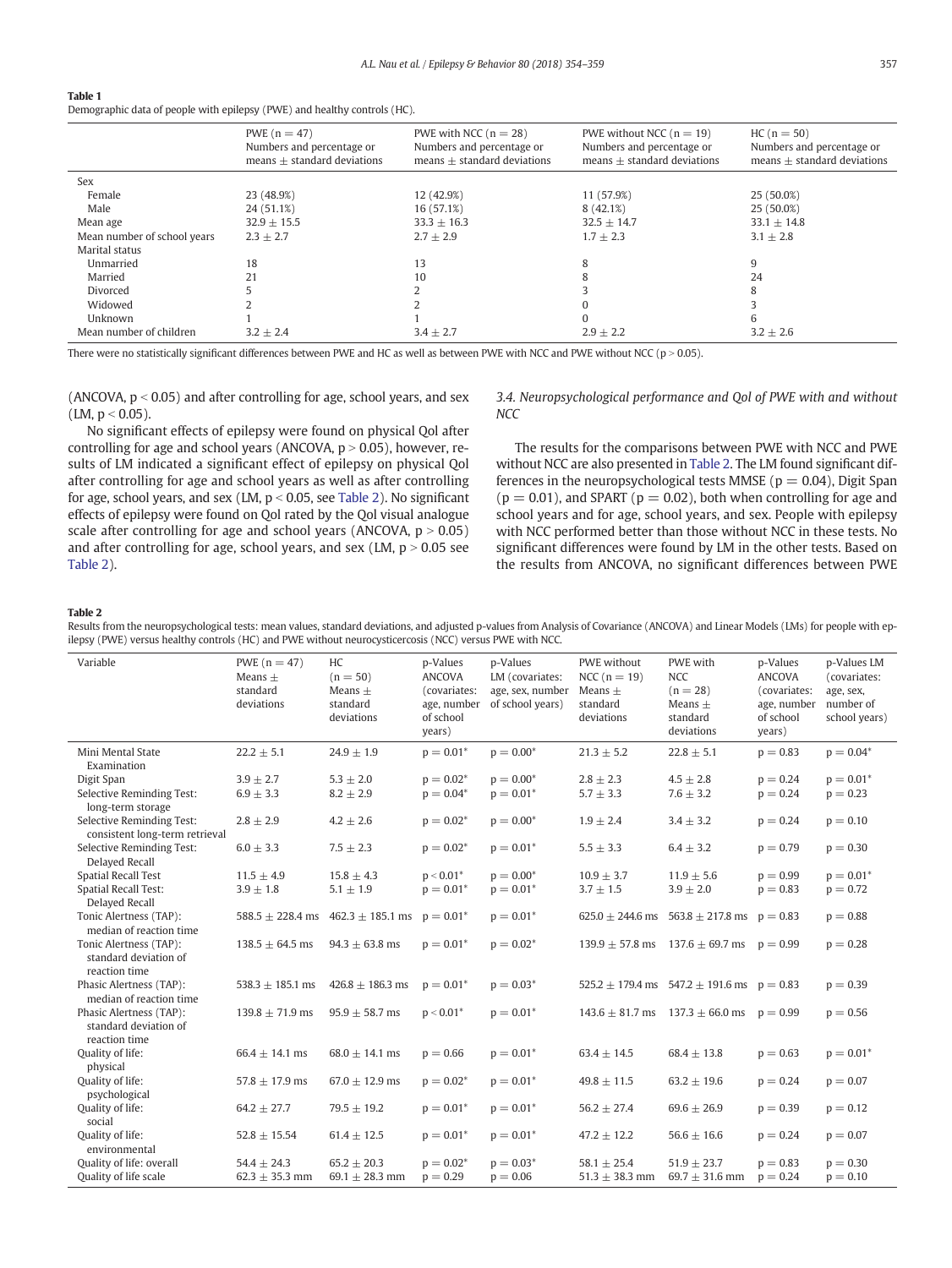with NCC and those without NCC in neuropsychological test performances were found.

Regarding Qol, one significant difference in physical Qol was found by LM ( $p = 0.01$ ), both when controlling for age and school years and for age, school years, and sex. People with epilepsy with NCC reported better physical Qol than PWE without NCC. In all other Qol scores, no significant differences were detected by LM. Based on ANCOVA, no statistically significant differences in Qol were found between the groups.

#### 3.5. Comparison of standard values with European norms

The standardized T-scores were calculated from the TAP Alertness raw scores. All mean T-scores were lower than 40, which indicates that the reaction times and standard deviations of reaction times of both PWE and healthy controls are more than one standard deviation below average compared with European test norms (T <  $40 = z < -1$ ). No other test scores were compared with European test norms because of the use of adapted versions of tests and lack of test norms.

## 4. Discussion

In this study, cognition and Qol in PWE and healthy controls in a rural area in Eastern Zambia were assessed. Additionally, the role of NCC in neuropsychological performance and Qol was analyzed.

The results (see [Section 3.3](#page-2-0)) indicate that PWE in Eastern Zambia show significantly lower cognitive performance than healthy controls after controlling for influences of age and education as well as age, education, and sex. These findings are consistent with previous results showing that cognitive impairment in PWE is severe in SSA [\[6\].](#page-5-0) However, in several studies from Latin America, PWE and healthy controls showed similar results in cognitive performance [9–[11\].](#page-5-0) All patients with epileptic seizures in the aforementioned studies were treated with AED, whereas, in the current study, no participant was on sufficient antiepileptic medication. Seizure control might improve cognition in PWE [\[35\].](#page-5-0) Another factor that might play a role in the degree of cognitive impairment in PWE is the age of onset [\[36\]](#page-5-0). In the current study, the age of onset of epilepsy was not significantly associated with cognitive impairment.

People with epilepsy without NCC showed significantly worse performance in MMSE, Digit Span, and SPART compared with PWE with NCC, as detected by one of the analysis methods (see [Section 3.4\)](#page-3-0). By the second analysis method (ANCOVA), there were no significant differences in test performance found between PWE without NCC and those with NCC. This is in accordance with the results of another study revealing similar cognitive performances of PWE without NCC and those with NCC [\[37\]](#page-5-0). In contrast, two previous studies in Latin America found that people with NCC were more impaired in cognition than PWE without NCC [\[9,11\]](#page-5-0).

It is still unknown what factors of NCC might account for cognitive impairment. So far, no significant associations between cognitive performance and number of cysts, localization of cysts in the brain, or type of lesion were found [\[9,10\]](#page-5-0), however, studies including all types of NCC are needed to further evaluate causes of cognitive impairment.

Assessing neuropsychological performance in a cross-cultural setting is difficult, especially with a high proportion of less educated participants. The use of standardized tests that were developed in North America and Europe might not be appropriate for the described sample. The participants of our study came from a rural area and both PWE and healthy controls, respectively, reported few schooling years (2.7 in average). The scores of healthy controls were not located within the spectrum considered as normal according to European and American standard values. Effects of schooling on neuropsychological test performance have been described before [\[38\].](#page-5-0) It is very likely that the participants were not used to these kinds of tests and the test conditions.

Although some tests were culturally adapted before administration and translated from English to the local language Chewa, misunderstandings cannot be ruled out. For example, during the administration of the MMSE, participants were asked to follow the instruction "take this paper in your right hand" but some individuals would take the paper with both hands because they considered it as impolite to take something with only one hand. According to Nell et al. [\[39\]](#page-5-0), even the use of culturally adapted neuropsychological tests is difficult, because culture still has an impact on test performances. The constructs we intended to measure might not be transferable, which could have affected the construct validity. Therefore, we conclude that norms used in high income countries are not applicable and the healthy control group we used to compare with PWE in this study was essential to interpret neuropsychological results.

Our findings demonstrate that PWE both with and without NCC are significantly more impaired in Qol than healthy controls. This is consistent with previous findings on Qol of PWE in SSA [\[7,12,13\]](#page-5-0) which indicate that lack of treatment and thus poor seizure control, as well as stigmatization, social exclusion, unemployment, and low level of education are associated with low Qol. The Qol of NCC patients in comparison with healthy controls was significantly reduced according to a study from Mexico [\[15\].](#page-5-0) The 31% of these NCC patients also had epilepsy, and NCC patients with epilepsy were more affected in the mental health domains than patients with NCC only.

People with epilepsy with NCC and PWE without NCC reported similar impairment in most domains of Qol in our study. Another study conducted in Latin America found similar levels of Qol in NCC patients (without epilepsy) and PWE (without NCC) and in Latin America [\[40\]](#page-5-0). This indicates that epilepsy as well as NCC is associated with Qol to a similar degree.

A number of limitations might have influenced the results obtained. Epilepsy cases were detected by a screening questionnaire and mainly severe epilepsy cases were included in the study. Accordingly, a possible recruitment bias toward more severe cases and probably higher impairment might have influenced the results [\[5\]](#page-5-0). Thus, generalization of our results may apply to severe cases of epilepsy only.

Furthermore, we did not distinguish between the different subtypes of epilepsy; neither did we stratify the patients according to seizure frequency, because this study was designed as a pilot study with a small number of participants. We do not know if these aspects differed between the groups PWE with NCC and PWE without NCC and how they might have influenced the results. As reported by Rodrigues et al. [\[10\]](#page-5-0), the stage of NCC might account for the degree of cognitive impairment, indicating that cognitive impairment in the chronic calcified stage of NCC, in which epilepsy usually develops, is less severe than in an earlier stage. We did not investigate different stages of NCC in our study.

In addition, the sample size of PWE without NCC ( $n = 19$ ) was small. The comparison between PWE with NCC ( $n = 28$ ) and PWE without NCC may be affected by this limitation. It was not possible to directly match the PWE with NCC with healthy controls because at the time of neuropsychological evaluation and Qol assessment, the NCC status was not known. Because of the same reason PWE with and without NCC were not matched for age, gender, and number of school years, the named variables were used as covariates in the analysis.

#### 5. Conclusion and suggestions for further research

Our findings are the first to show cognitive impairment and Qol reduction of PWE with and without NCC in SSA. This work contributes to assessing the burden of disease of NCC and epilepsy, which is necessary to allocate sufficient resources to prevent the disease.

Studies with an additional focus on NCC patients without epilepsy could bring light on the role of seizures on cognition and Qol in people with NCC. One important goal should be to investigate the impact of the number of cysts, localization of cysts, the stage of NCC, and the age of onset of epilepsy.